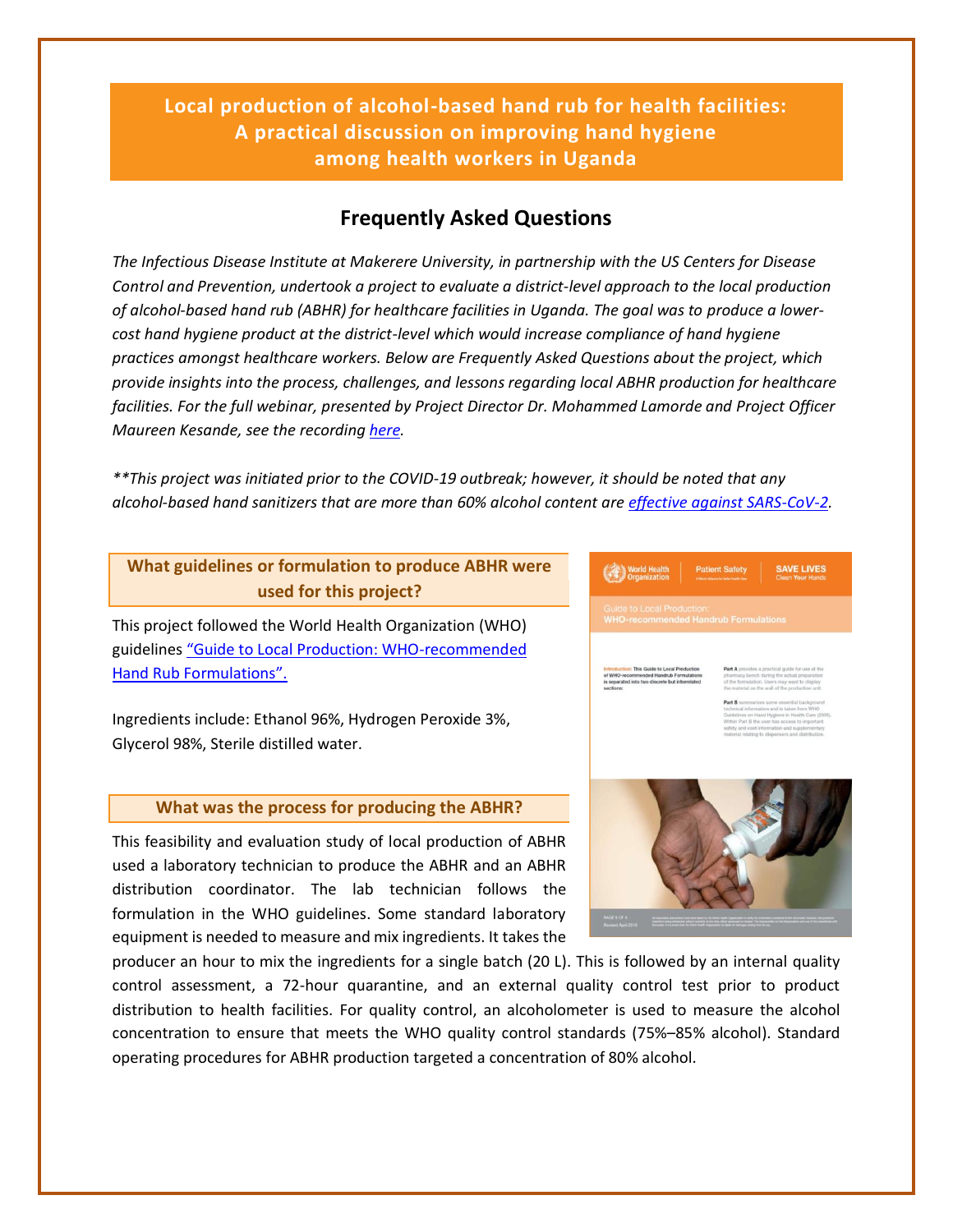### **Were there challenges sourcing the ingredients? What kind of supply chain was set up?**

All raw materials (96% ethanol, distilled water, 3% hydrogen peroxide and 98% glycerol) were available through the National Medical Stores. Other sources may be available, such as purchasing ethanol from sugar cane processing plants. Plasticware (1L and 60mL bottles) were procured from local suppliers. The labeled jerry cans containing 20L of ABHR, 1L pump bottles, 60ml bottles, and associated paperwork (i.e. stock card) are delivered to HCF where IPC focal person receives them. The IPC focal person is responsible for distributing the ABHR within the HCF, maintaining stock cards of refills and consumption, and ordering more ABHR. IPC focal persons were instructed to order more ABHR when there was 5L of ABHR remaining in the stored 20L jerry can. Those orders then must be reported to/monitored by the ABHR distribution coordinator to ensure accurate production each month.

## **What are the technical capacities required of the personnel?**

The ABHR producer is a lab technician who is trained in the WHO protocol. They are responsible for making the ABHR monthly. The lab technician must know and use standard personal protective equipment (PPE) and laboratory safety practices during ABHR production. The distribution coordinator is responsible for coordinating with district-level distribution mechanisms to deliver the ABHR, training IPC focal people at healthcare facilities in how to refill containers and monitor use of ABHR, and ensuring monthly reporting of ABHR use to inform the next month's production requirements.

## **What are the physical space requirements for production?**

ABHR production requires an air-conditioned or well-ventilated and spacious unit for production with a fire extinguisher, as well as air-conditioned or well-ventilated storage facilities that are lockable and secure for storage of raw materials and finished ABHR. Careful planning of space requirements for storing each round of ABHR production should be taken to ensure safe and sufficient storage. National safety guidelines and local legal requirements must be adhered to regarding the storage of ingredients and the final product. At the health facility, the ABHR is kept within the store (i.e., in a lockable place) in cool conditions.

## **What is the shelf life of the ABHR product?**

According to the WHO guidelines, samples of ABHR stored in a tropical climate without air conditioning or special ventilation still met the WHO optimal quality parameters up to 19 months after production. There may be some variations depending on local storage temperatures and humidity, however, longevity is also dependent on the ABHR being stored according to the recommended guidelines in the WHO protocol for ABHR production. In our study, all ABHR tested in the HCFs that had been there for about four months still met the WHO optimal quality parameters (alcohol content 75%–85%).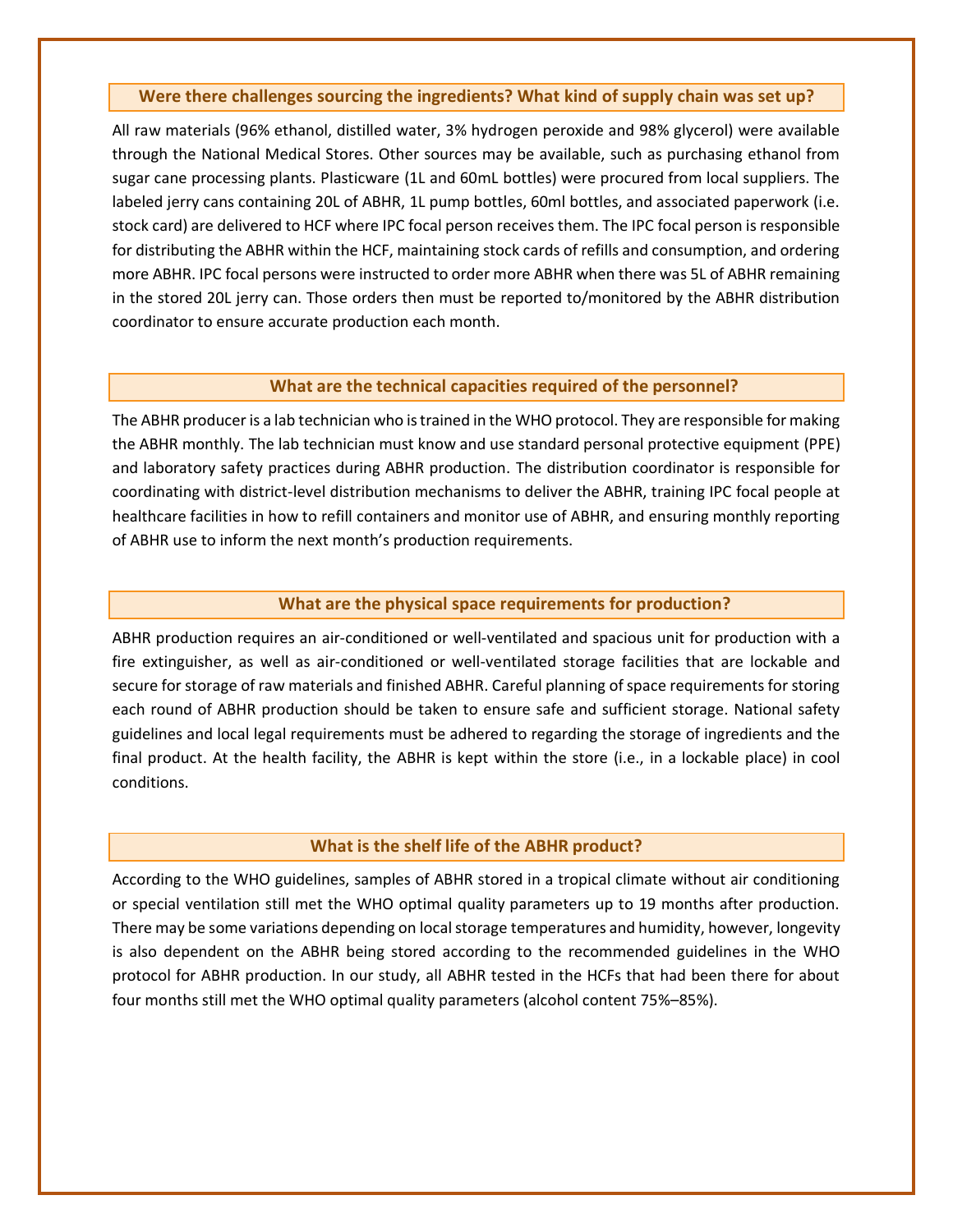## **What size were the batches (in liters)?**

In our experience, ABHR was made in 20L batches (using the WHO-recommended ABHR Formulation) and distributed in 20L jerry cans because this quantity was sufficient to last multiple months at the largest of healthcare facilities. However, the production protocol can be adapted to smaller jerry can sizes (e.g., 10L or 5L), if required.

#### **What quality control mechanisms did you put in place?**

Following production, the ABHR producer uses an alcoholometer to perform internal quality control assessment to ensure a 75–85% alcohol content per WHO guidelines. The batch is then quarantined for 72 hours. After the 72 hours, an external quality control assessment, identical to the internal quality control assessment, is done by an external, district level official (e.g., the district health officer or designee) prior to distributing the ABHR. Based on our experience, it is best to have the internal and external quality control assessments take place at different locations so that there is no communication or potential bias between the internal and external quality control process. If the alcohol concentration at the external quality check was 75–85%, then the product was distributed to health facilities.

## **What was the mechanism for distributing ABHR to the healthcare facilities?**

During our evaluation, we distributed ABHR with hired cars. This model was expensive and not sustainable cost-wise in the long-term. Integration of ABHR jerry can distribution into existing supply chains is something that should be taken into consideration prior to implementation at the district level. Similarly, monitoring ABHR use at the facility was challenging due to all the duties the IPC focal person was required to do. Within our project, the distribution coordinator used the hired cars to check on ABHR consumption monthly at each facility. Given that hiring cars is not sustainable, integrating monitoring of ABHR levels at care points into existing reporting or requisition structures at the healthcare facility and district level should be considered before implementation and carefully implemented to avoid overstocks and understocks.

## **What kind of dispensers do you use within the HCF and where are they located? (on person, on wall, tables, etc.)**

We used free standing, 1L pump bottles at each patient care point. We considered putting these 1L bottles in wall-mounted cages that could be locked to prevent theft. However, the wall mounted cages available in Uganda did not fit the 1L bottles that we were using. When the HCF first received the ABHR, the IPC focal person filled ABHR in the 1L pump bottles and placed them at each patient care point. The IPC focal person would then monitor the bottles and refill them as needed using the 20L jerrycan from the store and noting refills on the ABHR stock card. The IPC focal person was also responsible for signing out 60mL bottles for individual staff use. The 1L bottles, as well as all ABHR supplies, were locked in the storeroom when not in use.